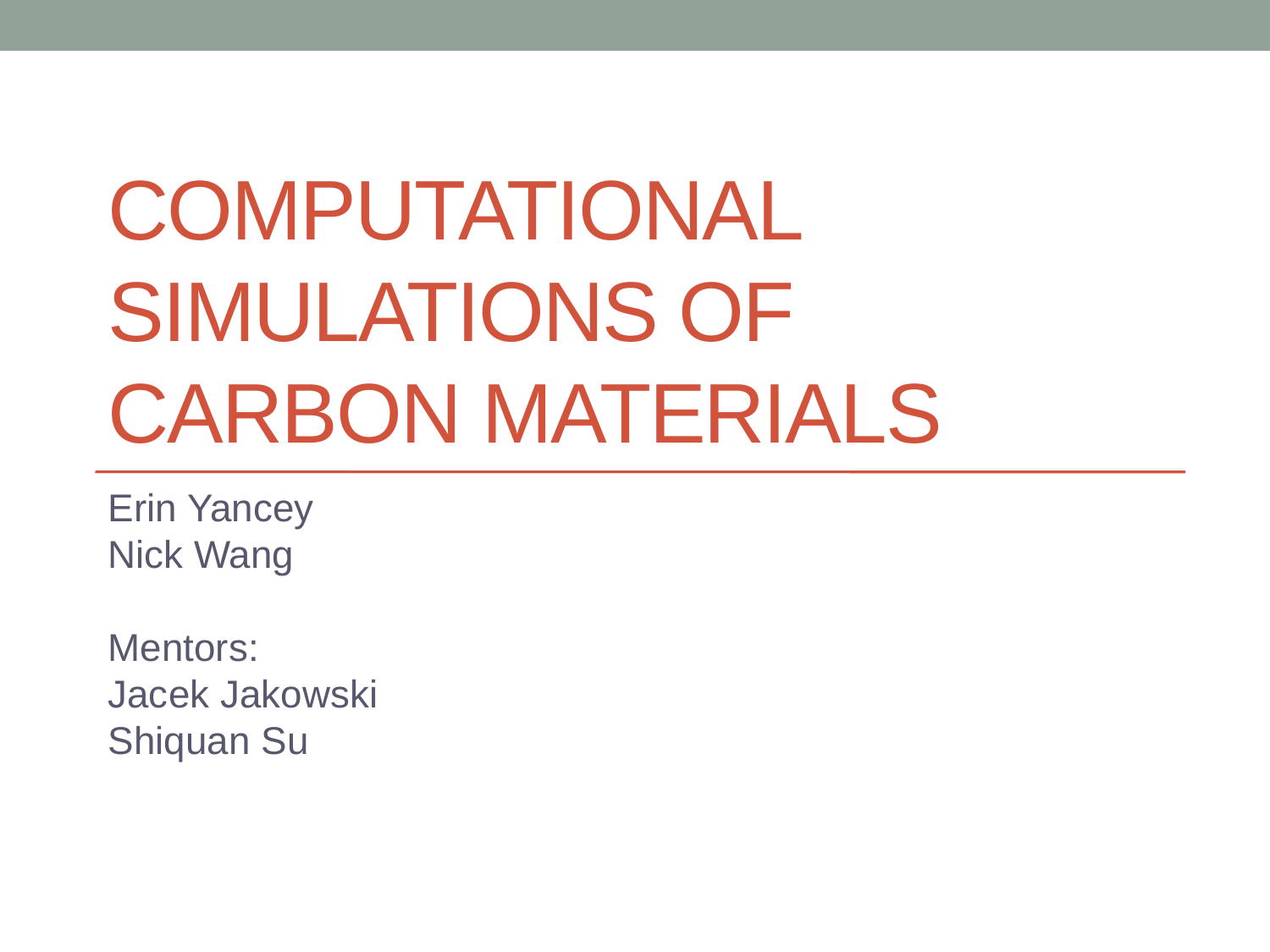## Purpose

- Nanotechnology: carbon materials promising building blocks
- Applications: optical and electronic devices, sensors, and nano-scale machines
- Dipole polarizability of  $C_{60}$  fullerene comparing to  $C_{70}$  fullerene
- Effect of electronic excitation & structural dynamics on polarizability

E.E.B Campbell and F. Rohmund, Rep. Prog. Phys. **63**, 1061 (2000).



**Figure 1.** Absolute fusion cross section as a function of the inverse collision energy for the three collision systems indicated in the figure.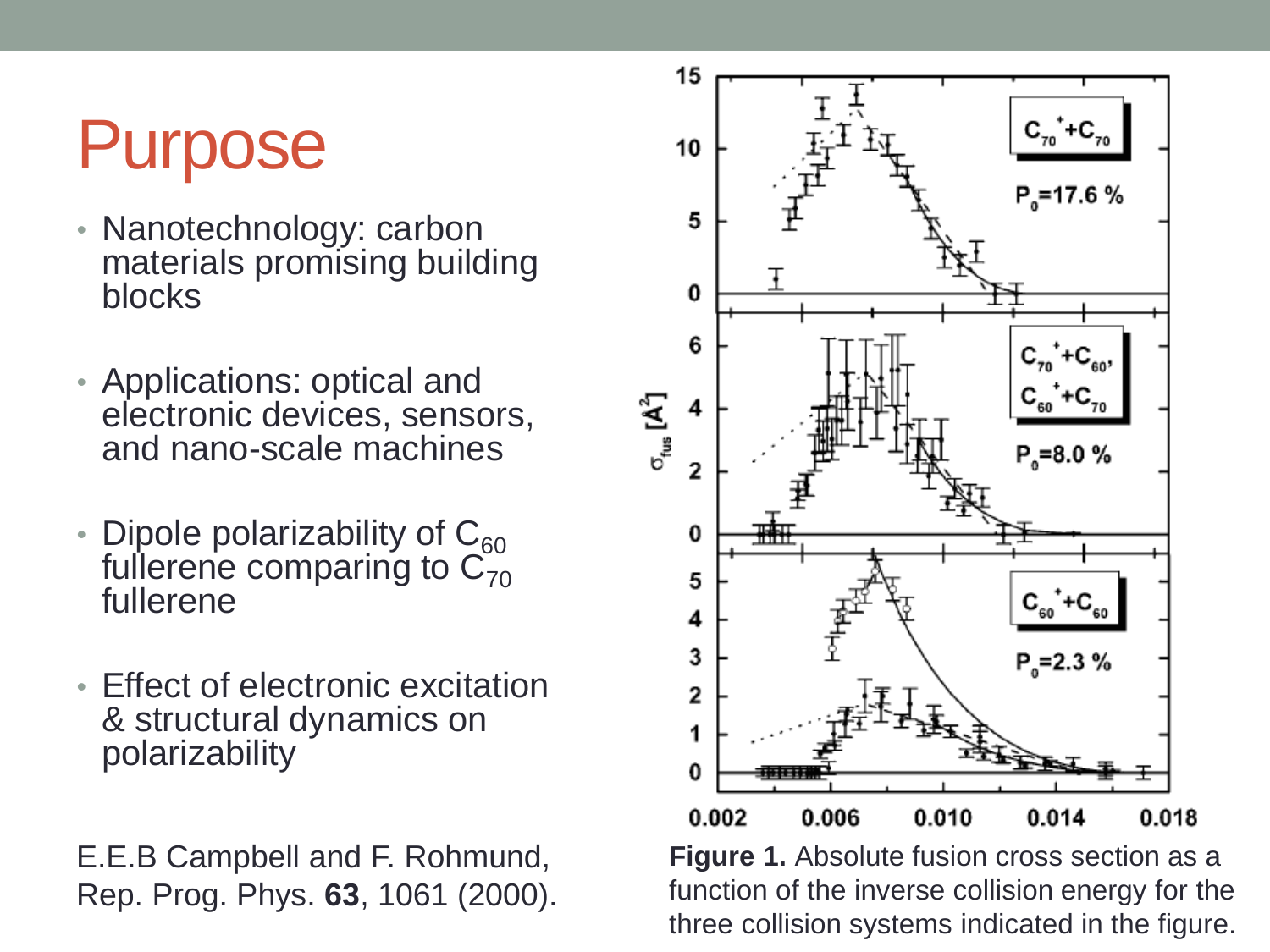

Figure 2. Schematic outcomes of collision between fullerenelike structures: (a) nonreactive elastic scattering, (b) dimerization/polymerization, (c) collision-induced internal reorganization/inelastic scattering, (d) partial coalescence, (e) full coalescence, (f) fragmentation.

J. Jakowski, S. Irle, and K. Morokuma, Phys. Rev. B **82**, 125443 (2010).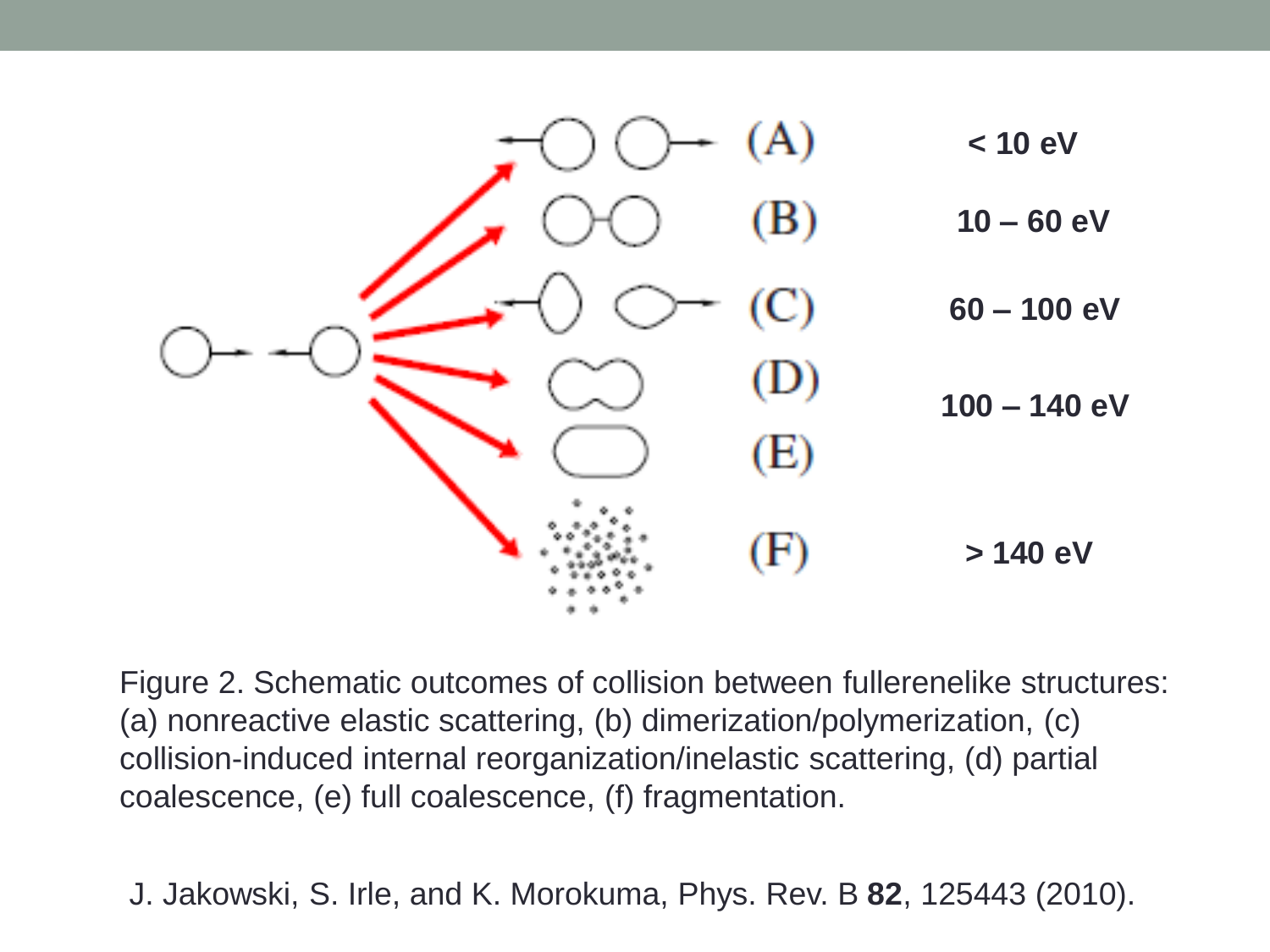## Procedures

- Programs: DFTB+, Xming
- Machines: Kraken
- Simulations: 5000 MD, 100 electric field
- Codes: Bash scripting
- PBS script, queuing, parallel scripting
- Created data structures

 Figure 3. Plot of kinetic energy versus steps at 2000 K.

• Calculation of dipole moments and polarizability